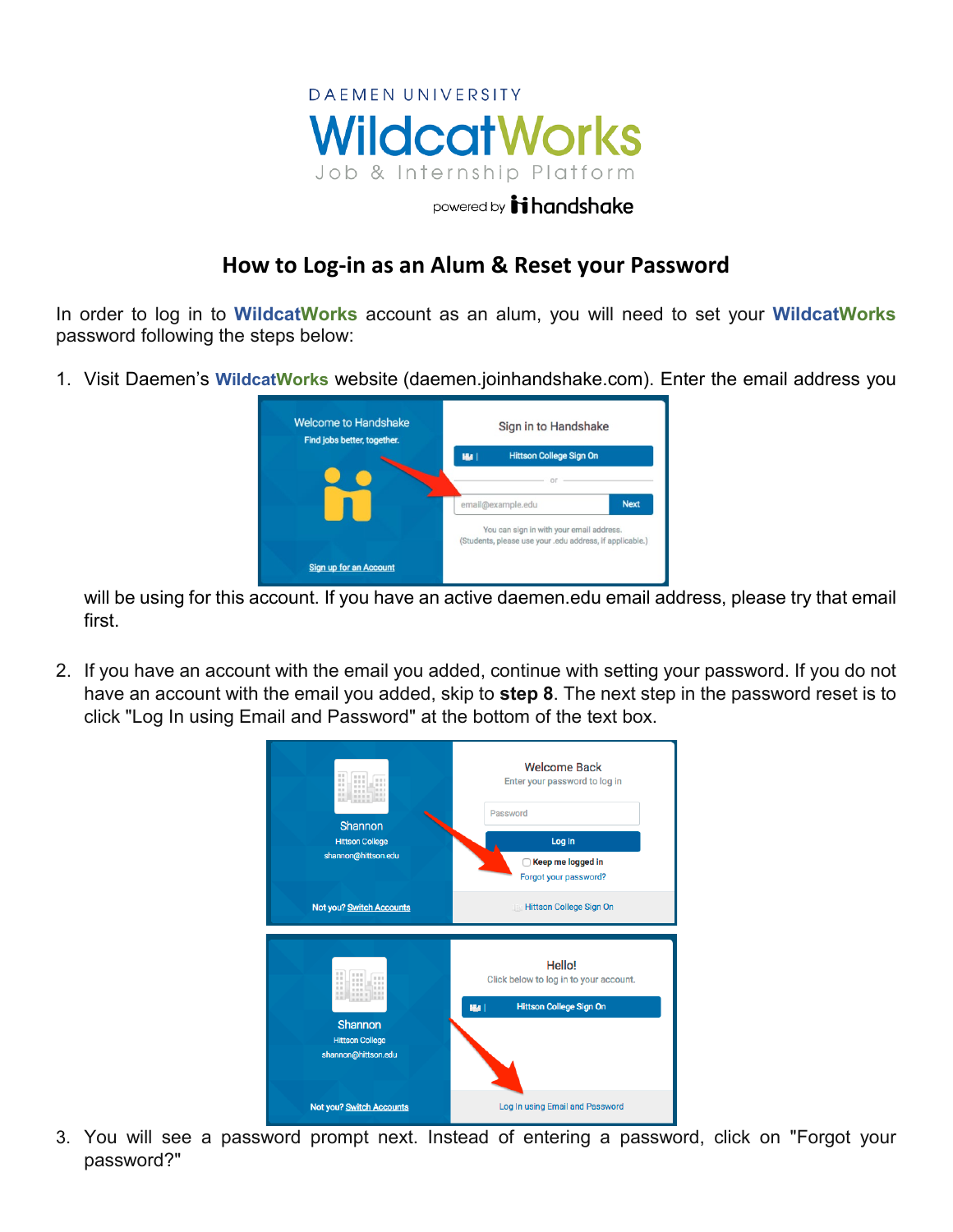4. Next you will enter your email address for a new password link:

| <b>Welcome to Handshake</b><br>Find jobs better, together. | <b>Password Reset</b><br>Enter your email address |
|------------------------------------------------------------|---------------------------------------------------|
|                                                            | email@example.edu                                 |
|                                                            | <b>Reset Password</b>                             |
|                                                            | Sign up for an Account                            |

5. The system will send you a link to the email you entered with instructions on how to move forward. This message will appear at the top of the screen once this is complete:

| Email sent with instructions to 'shannon@hittson.edu'. |  |
|--------------------------------------------------------|--|
|                                                        |  |
|                                                        |  |

6. Check your email to find this email from Handshake. If you are not seeing this in your inbox, please be sure to check your Spam folder:

| handshake                        |                                                                                                 | <b>Need Help?</b> |
|----------------------------------|-------------------------------------------------------------------------------------------------|-------------------|
|                                  | <b>Password reset request</b>                                                                   |                   |
|                                  |                                                                                                 |                   |
| Hello Shannon,                   |                                                                                                 |                   |
|                                  | We have received your password reset request.                                                   |                   |
|                                  | Please click the following link to reset your password: Reset My Password                       |                   |
| happy to help you out!           | If you did not request a password reset, please contact us and we'll be                         |                   |
| Thank you,<br>The Handshake Team |                                                                                                 |                   |
|                                  | <b>HAVE QUESTIONS?</b><br>Check out our help center or sign up for one of our upcoming webinars |                   |